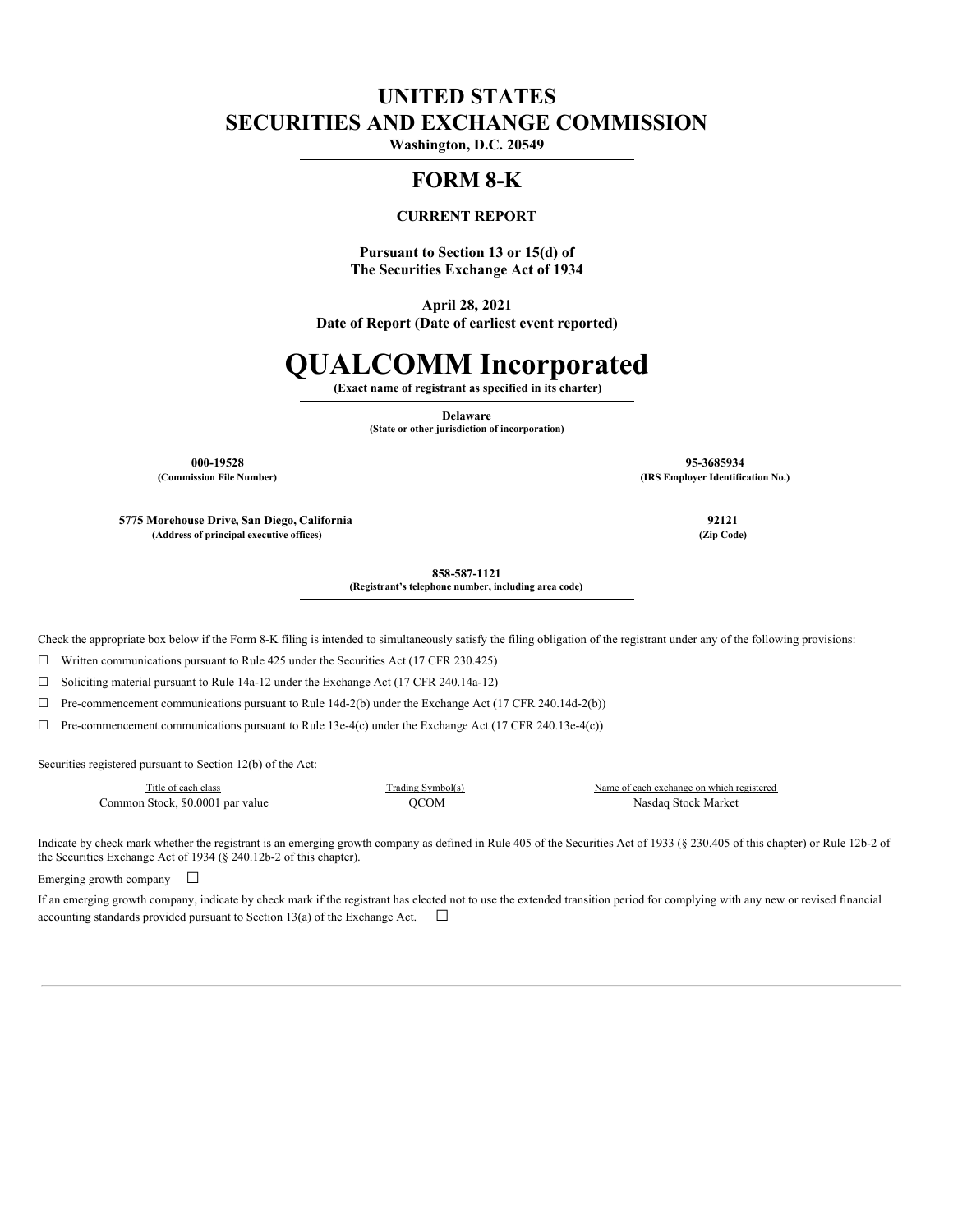#### **Item 2.02. Results of Operations and Financial Condition.**

On April 28, 2021, QUALCOMM Incorporated (the Company) issued a press release regarding the Company's financial results for its second quarter of fiscal 2021. A copy of that press release is furnished as Exhibit 99.1 hereto and incorporated herein by reference.

The press release includes Non-GAAP financial measures as defined in Regulation G. The press release also includes the most directly comparable financial measures calculated and presented in accordance with accounting principles generally accepted in the United States (GAAP), information reconciling the Non-GAAP financial measures to the GAAP financial measures and a discussion of the reasons why the Company's management believes that presentation of the Non-GAAP financial measures provides useful information to investors regarding the Company's financial condition and results of operations. The Non-GAAP financial measures presented therein should be considered in addition to, not as a substitute for, or superior to, financial measures calculated and presented in accordance with GAAP.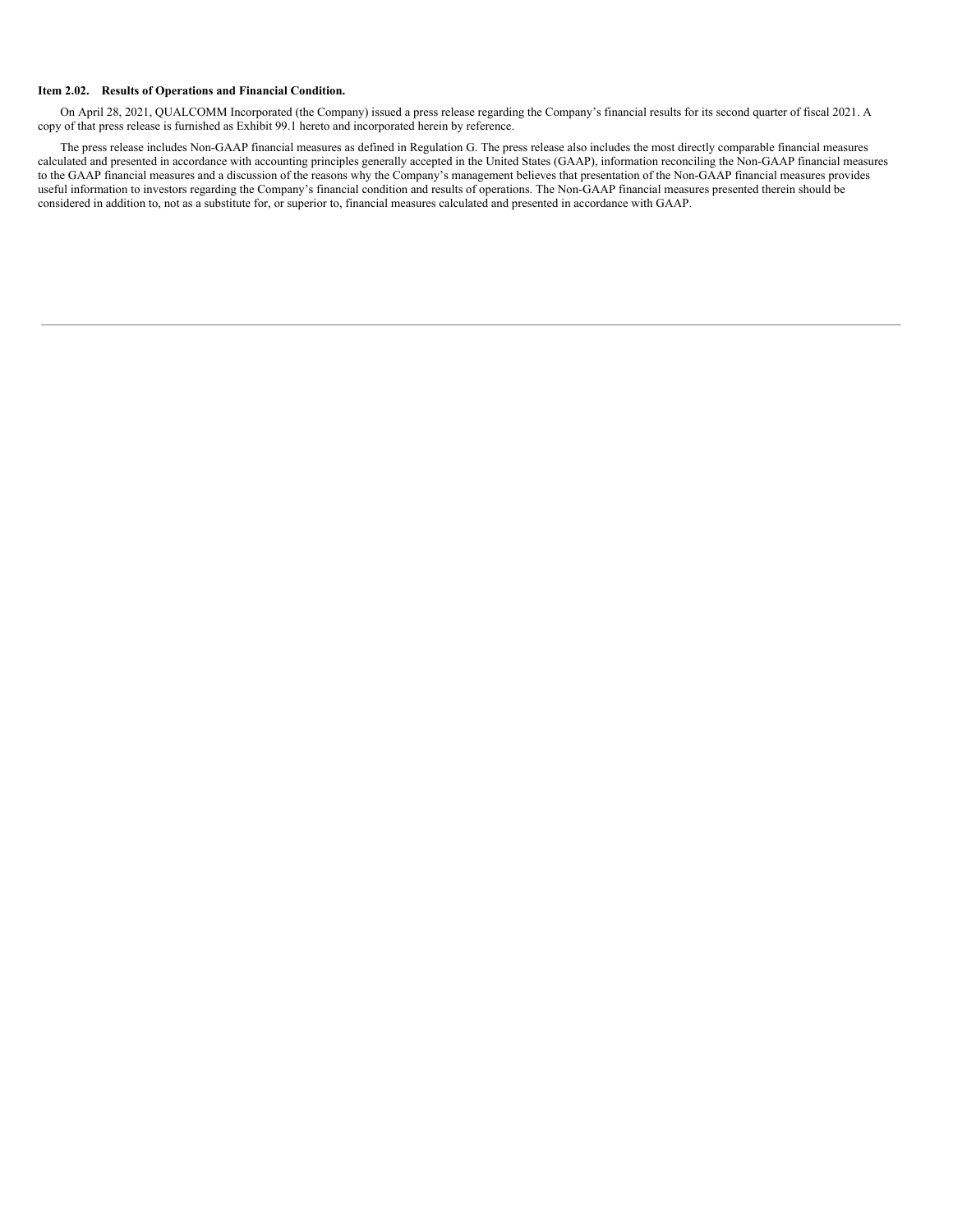#### **Item 9.01. Financial Statements and Exhibits.**

(d) Exhibits.

| <u>Exhibit No.</u> | Description                                                                             |
|--------------------|-----------------------------------------------------------------------------------------|
| <u>99.1</u>        | Press Release by QUALCOMM Incorporated dated April 28, 2021.                            |
| 104                | Cover Page Interactive Data File, formatted in Inline XBRL and included as Exhibit 101. |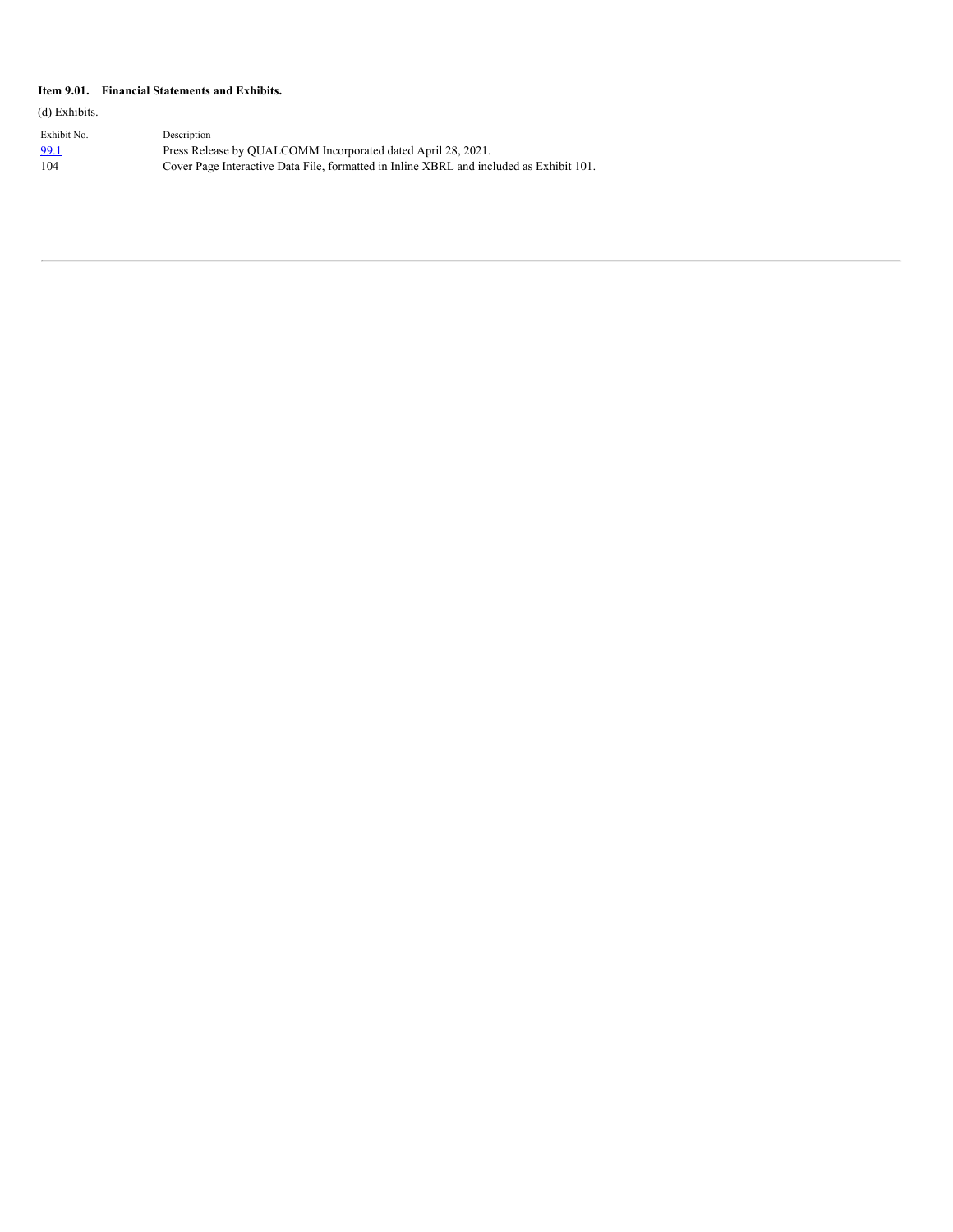#### **SIGNATURES**

Pursuant to the requirements of the Securities Exchange Act of 1934, the registrant has duly caused this report to be signed on its behalf by the undersigned hereunto duly authorized.

# **QUALCOMM Incorporated**

Date: April 28, 2021 By: /s/ Akash Palkhiwala

Akash Palkhiwala Executive Vice President and Chief Financial Officer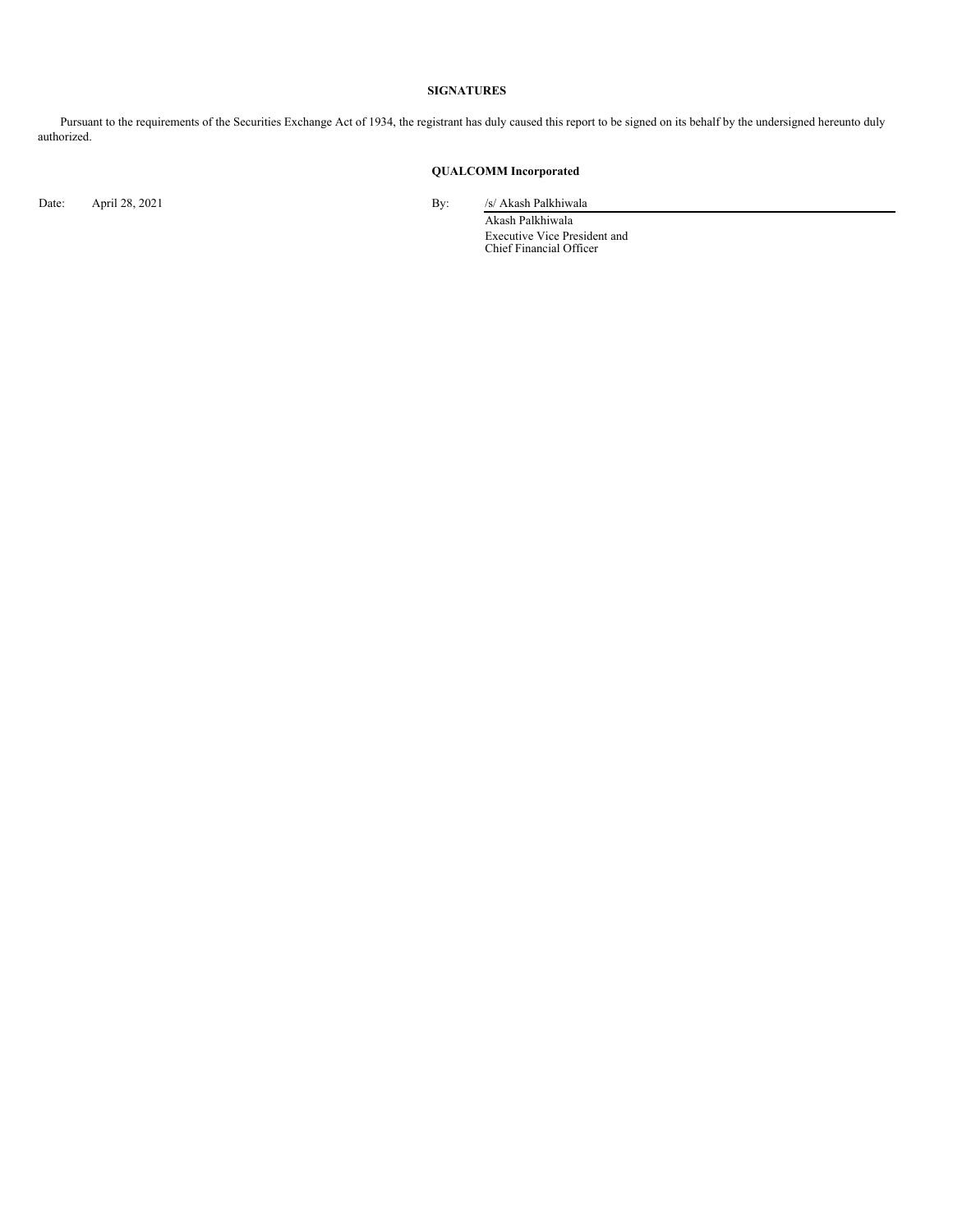## **Qualcomm Announces Second Quarter Fiscal 2021 Results Revenues \$7.9 billion GAAP EPS \$1.53, Non-GAAP EPS \$1.90**

*—EPS Exceeded High End of Guidance Range—*

SAN DIEGO - April 28, 2021 - Qualcomm Incorporated (NASDAQ: QCOM) today announced results for its fiscal second quarter ended March 28, 2021.

"Demonstrating the strength of our strategy and our success in execution, we delivered another quarter of year-over-year growth driven by sustained demand for smartphones globally and our ability to increase the scale of our non-handset revenues," said Steve Mollenkopf, CEO of Qualcomm Incorporated. "Looking ahead, Qualcomm is well positioned for continued growth, and we remain confident in our ability to execute on the many opportunities in front of us. I am extremely honored and proud to have led Qualcomm for the past seven years and am confident in the Company's ability to extend its position as a leader in wireless technologies under Cristiano's leadership."

### **Second Quarter Results 1**

|                                                                 | GAAP                  |                            |         |                       | <b>Non-GAAP</b>            |         |  |  |  |
|-----------------------------------------------------------------|-----------------------|----------------------------|---------|-----------------------|----------------------------|---------|--|--|--|
| <i>(in millions, except per share data)</i><br>and percentages) | <b>O2 Fiscal 2021</b> | O <sub>2</sub> Fiscal 2020 | Change  | <b>O2 Fiscal 2021</b> | O <sub>2</sub> Fiscal 2020 | Change  |  |  |  |
| Revenues                                                        | \$7,935               | \$5,216                    | $+52%$  | \$7,925               | \$5,206                    | $+52%$  |  |  |  |
| Earnings before taxes (EBT)                                     | \$2,129               | \$598                      | $+256%$ | \$2,527               | \$1,185                    | $+113%$ |  |  |  |
| Net income                                                      | \$1,762               | \$468                      | $+276%$ | \$2,185               | \$1,015                    | $+115%$ |  |  |  |
| Diluted earnings per share (EPS)                                | \$1.53                | \$0.41                     | $+273%$ | \$1.90                | \$0.88                     | $+116%$ |  |  |  |

(1) Discussion regarding our use of Non-GAAP financial measures and reconciliations between GAAP and Non-GAAP results, as well as information that should be considered in regard to year-over-year comparisons, are included at the end of this news release in the section labeled "Reconciliations of GAAP Results to Non-GAAP Results."

### **Segment Results**

|                                   |                       | OCT                        |             |                       | OTL                        |              |
|-----------------------------------|-----------------------|----------------------------|-------------|-----------------------|----------------------------|--------------|
| (in millions, except percentages) | <b>O2 Fiscal 2021</b> | O <sub>2</sub> Fiscal 2020 | Change      | <b>O2 Fiscal 2021</b> | O <sub>2</sub> Fiscal 2020 | Change       |
| Revenues                          | \$6,281               | \$4,100                    | $+53%$      | \$1,614               | \$1,072                    | $+51%$       |
| <b>EBT</b>                        | \$1,584               | \$667                      | $+137%$     | \$1,191               | \$671                      | $+77%$       |
| <b>EBT</b> as % of revenues       | 25%                   | 16%                        | $+9$ points | 74%                   | 63%                        | $+II$ points |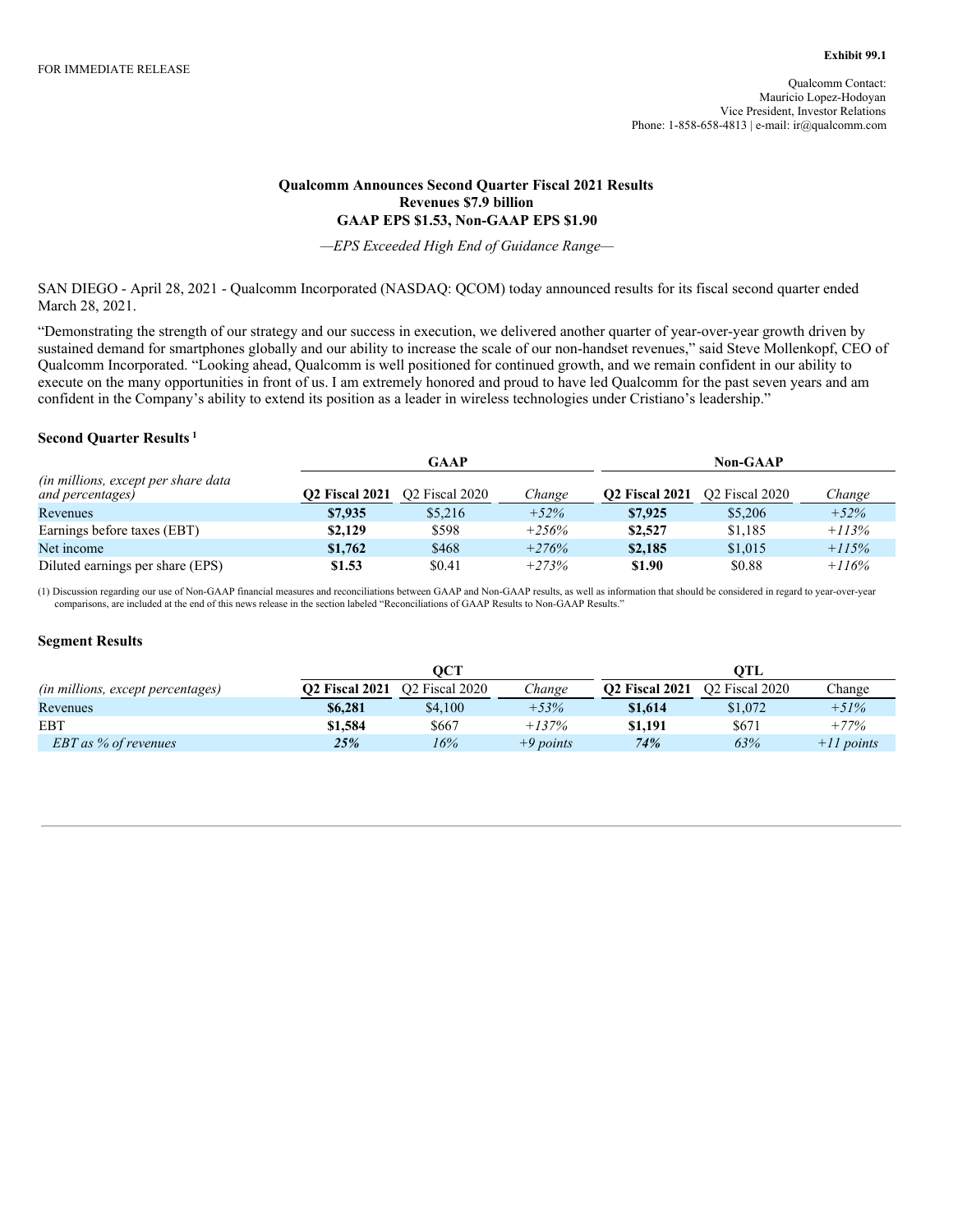### **QCT Revenue Streams**

We disaggregate QCT revenues based on industry segment and application in which our products are sold.

| (in millions, except percentages) | <b>O2 Fiscal 2021</b> | O <sub>2</sub> Fiscal 2020 | Change |
|-----------------------------------|-----------------------|----------------------------|--------|
| <b>Handsets</b>                   | \$4,065               | \$2,652                    | $+53%$ |
| RF front-end                      | 903                   | 650                        | $+39%$ |
| Automotive                        | <b>240</b>            | 171                        | $+40%$ |
| IoT                               | 1.073                 | 627                        | $+71%$ |
| Total OCT revenues                | \$6,281               | \$4,100                    | $+53%$ |

#### **Return of Capital to Stockholders**

During the second quarter of fiscal 2021, we returned \$2.3 billion to stockholders, including \$734 million, or \$0.65 per share, of cash dividends paid and \$1.5 billion through repurchases of 11 million shares of common stock.

#### **Business Outlook**

The following statements are forward looking, and actual results may differ materially. The "Note Regarding Forward-Looking Statements" in this news release provides a description of certain risks that we face, and our most recent quarterly report on file with the Securities and Exchange Commission (SEC) provides a more complete description of our risks.

The following table summarizes GAAP and Non-GAAP guidance based on the current outlook.

|                                                           | <b>Current Guidance</b><br><b>O3 FY21 Estimates</b> |
|-----------------------------------------------------------|-----------------------------------------------------|
| <b>Revenues</b>                                           | $$7.1B - $7.9B$                                     |
| <b>Supplemental Revenue Information</b>                   |                                                     |
| QCT revenues                                              | $$5.8B - $6.3B$                                     |
| OTL revenues                                              | $$1.35B - $1.55B$                                   |
| <b>GAAP</b> diluted EPS                                   | $$1.24 - $1.44$                                     |
| Less diluted EPS attributable to QSI                      | \$0.01                                              |
| Less diluted EPS attributable to share-based compensation | (\$0.27)                                            |
| Less diluted EPS attributable to other items <sup>2</sup> | $(\$0.05)$                                          |
| <b>Non-GAAP diluted EPS</b>                               | $$1.55 - $1.75$                                     |

(1) Our outlook does not include provisions for future asset impairments or for pending legal matters, other than future legal amounts that are probable and estimable. Further, due to their nature, certain income and expense items, such as certain investments, derivative and foreign currency transaction gains or losses, cannot be accurately forecast. Accordingly, we only include such items in our financial outlook to the extent they are reasonably certain. Our outlook includes the impact of any pending business combinations to the extent they are expected to close in the upcoming quarter. Actual results may differ materially from the outlook.

(2) Our guidance for diluted EPS attributable to other items for the third quarter of fiscal 2021 is primarily attributable to acquisition-related items.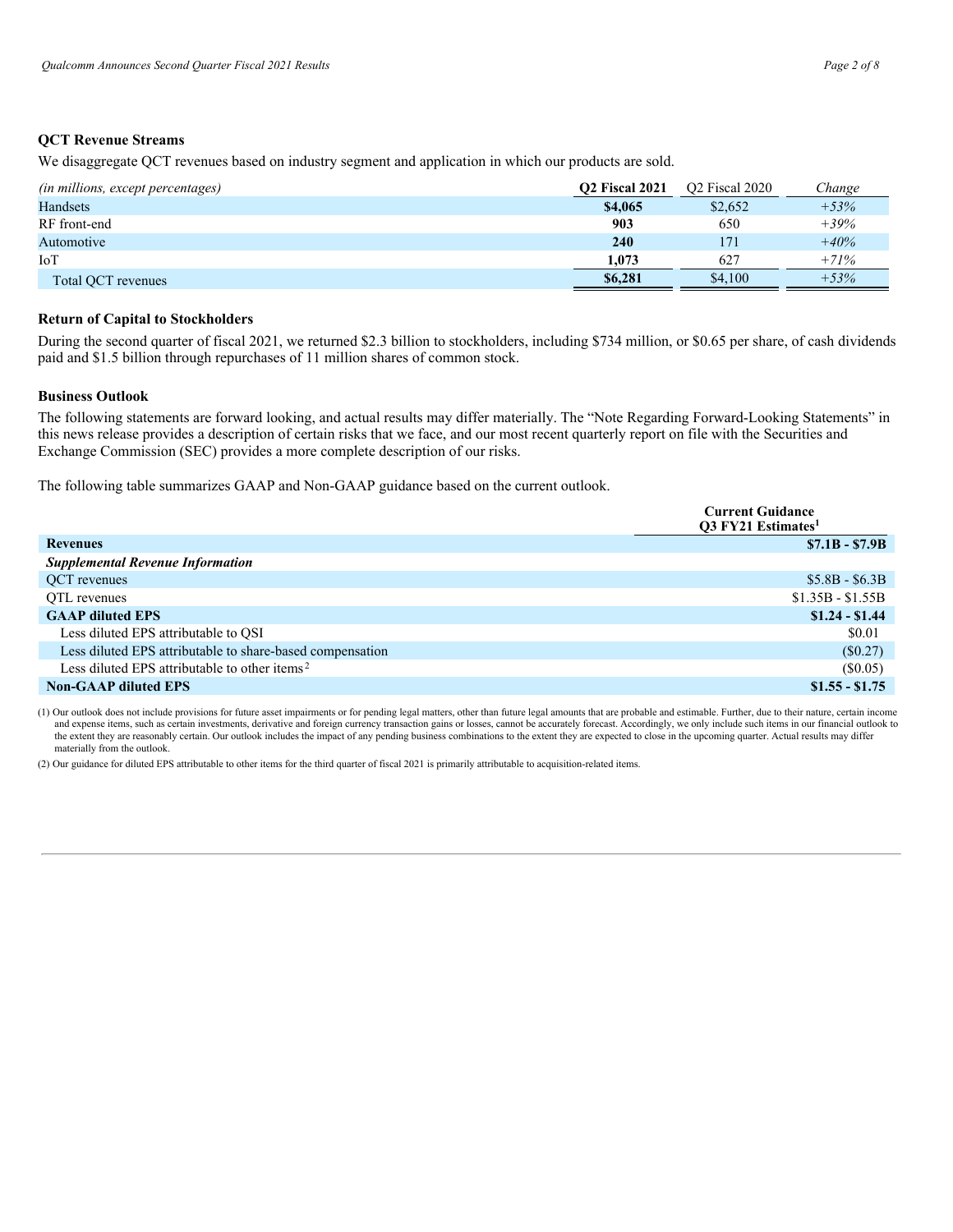### **Conference Call**

Qualcomm's second quarter fiscal 2021 earnings conference call will be broadcast live on April 28, 2021, beginning at 1:45 p.m. Pacific Time (PT) at http://investor.qualcomm.com/events.cfm. This conference call will include a discussion of "Non-GAAP financial measures" as defined in Regulation G. The most directly comparable GAAP financial measures and information reconciling these Non-GAAP financial measures to our financial results prepared in accordance with GAAP, as well as other financial and statistical information to be discussed on the conference call, will be posted at http://investor.qualcomm.com/ immediately prior to the commencement of the call. An audio replay will be available at http://investor.qualcomm.com/events.cfm and via telephone following the live call for 30 days thereafter. To listen to the replay via telephone, U.S. callers may dial (877) 660-6853 and international callers may dial (201) 612-7415. Callers should use reservation number 13718356.

#### **About Qualcomm**

Qualcomm is the world's leading wireless technology innovator and the driving force behind the development, launch and expansion of 5G. When we connected the phone to the internet, the mobile revolution was born. Today, our foundational technologies enable the mobile ecosystem and are found in every 3G, 4G and 5G smartphone. We bring the benefits of mobile to new industries, including automotive, the internet of things and computing, and are leading the way to a world where everything and everyone can communicate and interact seamlessly.

Qualcomm Incorporated includes our licensing business, QTL, and the vast majority of our patent portfolio. Qualcomm Technologies, Inc., a subsidiary of Qualcomm Incorporated, operates, along with its subsidiaries, substantially all of our engineering, research and development functions and substantially all of our products and services businesses, including our QCT semiconductor business.

#### **Note Regarding Forward-Looking Statements**

In addition to the historical information contained herein, this news release contains forward-looking statements that are inherently subject to risks and uncertainties, including but not limited to statements regarding our being well positioned for continued growth; our confidence in our ability to execute on the opportunities in front of us and our ability to extend our position as a leader in wireless technologies; our business outlook; and our estimates and guidance related to revenues and earnings per share. Forward-looking statements are generally identified by words such as "estimates," "guidance," "expects,"<br>"anticipates," "inte and other consumer devices sold by our customers or licensees which incorporate our integrated circuit products and/or our intellectual property, and on the global wireless supply chain, transportation and distribution networks, and workforces. Actual results may also differ materially from those referred to in the forward-looking statements due to, among other factors: our customers' and licensees' sales of products and services based on CDMA, OFDMA and other communications technologies, including 5G, and our customers' demand for our products based on these technologies; competition in an .<br>environment of rapid technological change, and our ability to adapt to such change and compete effectively; our dependence on a small number of customers and licensees, and particularly from their sale of premium-tier devices; our customers' vertically integrating; a significant portion of our business being concentrated in China, which is exacerbated by U.S./China trade and national security tensions; efforts<br>by some OEMs governmental investigations and proceedings, and actions of quasi-governmental bodies and standards and industry organizations; potential changes in our patent licensing practices, whether due to governmental investigations, private legal proceedings challenging those practices, or otherwise; the continued and future success of our licensing programs, which requires us to continue to evolve our patent portfolio and to renew or renegotiate license agreements that are expiring; our dependence on a limited number of third-party suppliers; risks associated with the operation and control of our manufacturing facilities; our ability to extend our technologies and products into new and expanded product areas and adjacent industry segments and applications beyond mobile; our strategic acquisitions, transactions and investments, a proprietary or confidential information; difficulties in enforcing and protecting our intellectual property rights; claims by third parties that we infringe their intellectual property; our use of open source software; our ability to attract and retain qualified employees; failures in our products or in the products of our customers or licensees, including those resulting from security vulnerabilities, defects or errors;<br>the cy standards; our indebtedness; and potential tax liabilities. These and other risks are set forth in our Quarterly Report on Form 10-Q for the fiscal quarter ended March 28, 2021 filed with the SEC. Our reports filed with the SEC are available on our website at www.qualcomm.com. We undertake no obligation to update, or continue to provide information with respect to, any forward-looking statement or risk factor, whether as a result of new information, future events or otherwise.

###

Qualcomm is a trademark or registered trademark of Qualcomm Incorporated. Other products and brand names may be trademarks or registered trademarks of their respective owners.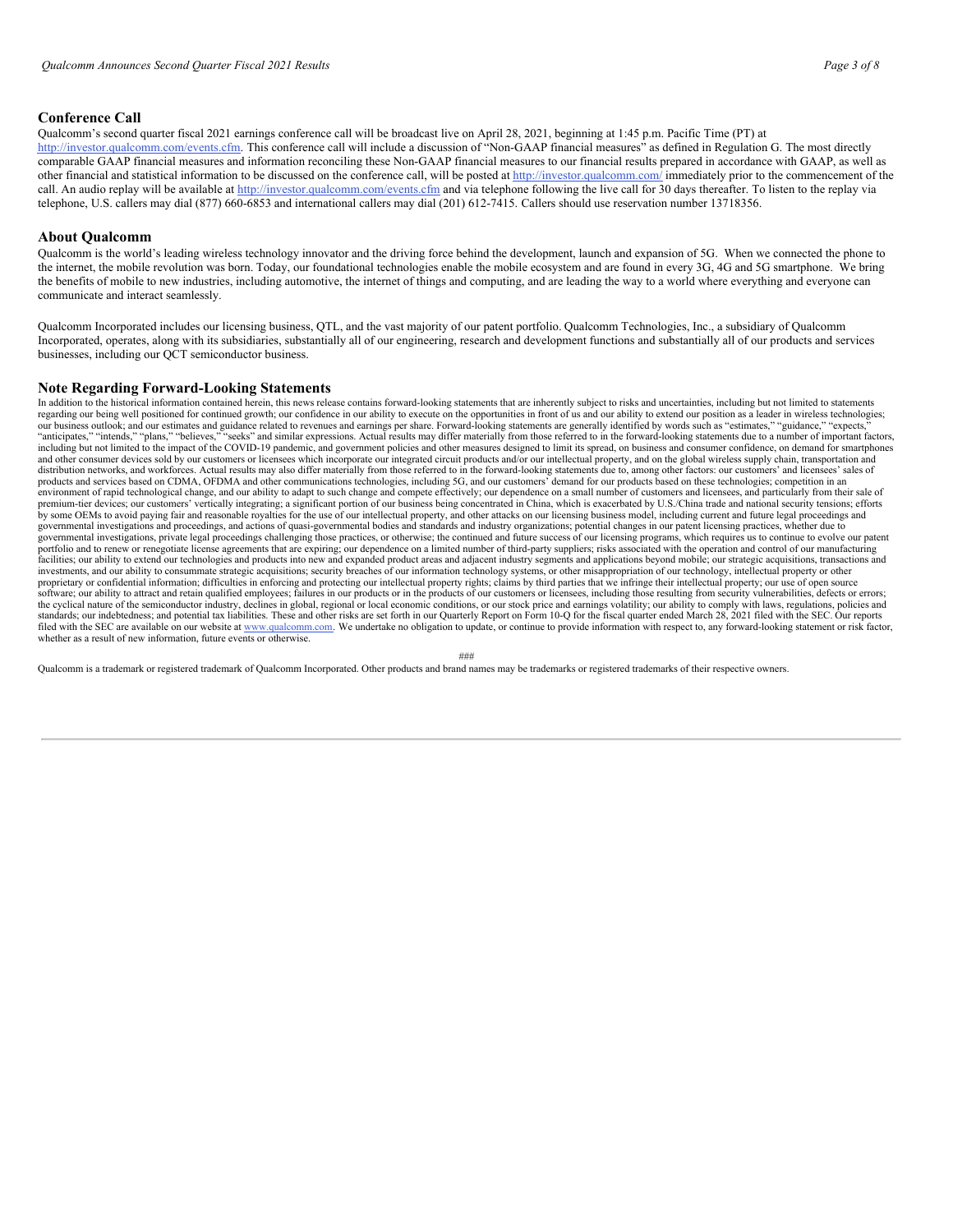#### <span id="page-7-0"></span>**QUALCOMM Incorporated CONDENSED CONSOLIDATED BALANCE SHEETS (In millions, except par value amounts) (Unaudited)**

|                                    |              | March 28,<br>2021 |    | September 27,<br>2020 |
|------------------------------------|--------------|-------------------|----|-----------------------|
| <b>ASSETS</b>                      |              |                   |    |                       |
| Current assets:                    |              |                   |    |                       |
| Cash and cash equivalents          | $\mathbb{S}$ | 6,000 S           |    | 6,707                 |
| Marketable securities              |              | 5,526             |    | 4,507                 |
| Accounts receivable, net           |              | 3,346             |    | 4,003                 |
| Inventories                        |              | 2,668             |    | 2,598                 |
| Other current assets               |              | 759               |    | 704                   |
| Total current assets               |              | 18,299            |    | 18,519                |
| Deferred tax assets                |              | 1,325             |    | 1,351                 |
| Property, plant and equipment, net |              | 4,186             |    | 3,711                 |
| Goodwill                           |              | 7,220             |    | 6,323                 |
| Other intangible assets, net       |              | 1,662             |    | 1,653                 |
| Other assets                       |              | 4,476             |    | 4,037                 |
| Total assets                       |              | 37,168            | -S | 35,594                |
|                                    |              |                   |    |                       |

# **LIABILITIES AND STOCKHOLDERS' EQUITY**

| Current liabilities:                                                                                                                       |            |        |
|--------------------------------------------------------------------------------------------------------------------------------------------|------------|--------|
| \$<br>Trade accounts payable                                                                                                               | $2,548$ \$ | 2,248  |
| Payroll and other benefits related liabilities                                                                                             | 994        | 1,053  |
| Unearned revenues                                                                                                                          | 586        | 568    |
| Short-term debt                                                                                                                            | 500        | 500    |
| Other current liabilities                                                                                                                  | 4,442      | 4,303  |
| Total current liabilities                                                                                                                  | 9,070      | 8,672  |
| Unearned revenues                                                                                                                          | 563        | 761    |
| Income taxes payable                                                                                                                       | 1,715      | 1,872  |
| Long-term debt                                                                                                                             | 15,235     | 15,226 |
| Other liabilities                                                                                                                          | 3,161      | 2,986  |
| <b>Total liabilities</b>                                                                                                                   | 29,744     | 29,517 |
|                                                                                                                                            |            |        |
| Stockholders' equity:                                                                                                                      |            |        |
| Preferred stock, \$0.0001 par value; 8 shares authorized; none outstanding                                                                 |            |        |
| Common stock and paid-in capital, \$0.0001 par value; 6,000 shares authorized; 1,129 and 1,131 shares issued and outstanding, respectively |            | 586    |
| Retained earnings                                                                                                                          | 7,143      | 5,284  |
| Accumulated other comprehensive income                                                                                                     | 281        | 207    |
| Total stockholders' equity                                                                                                                 | 7,424      | 6,077  |
| Total liabilities and stockholders' equity                                                                                                 | 37,168     | 35,594 |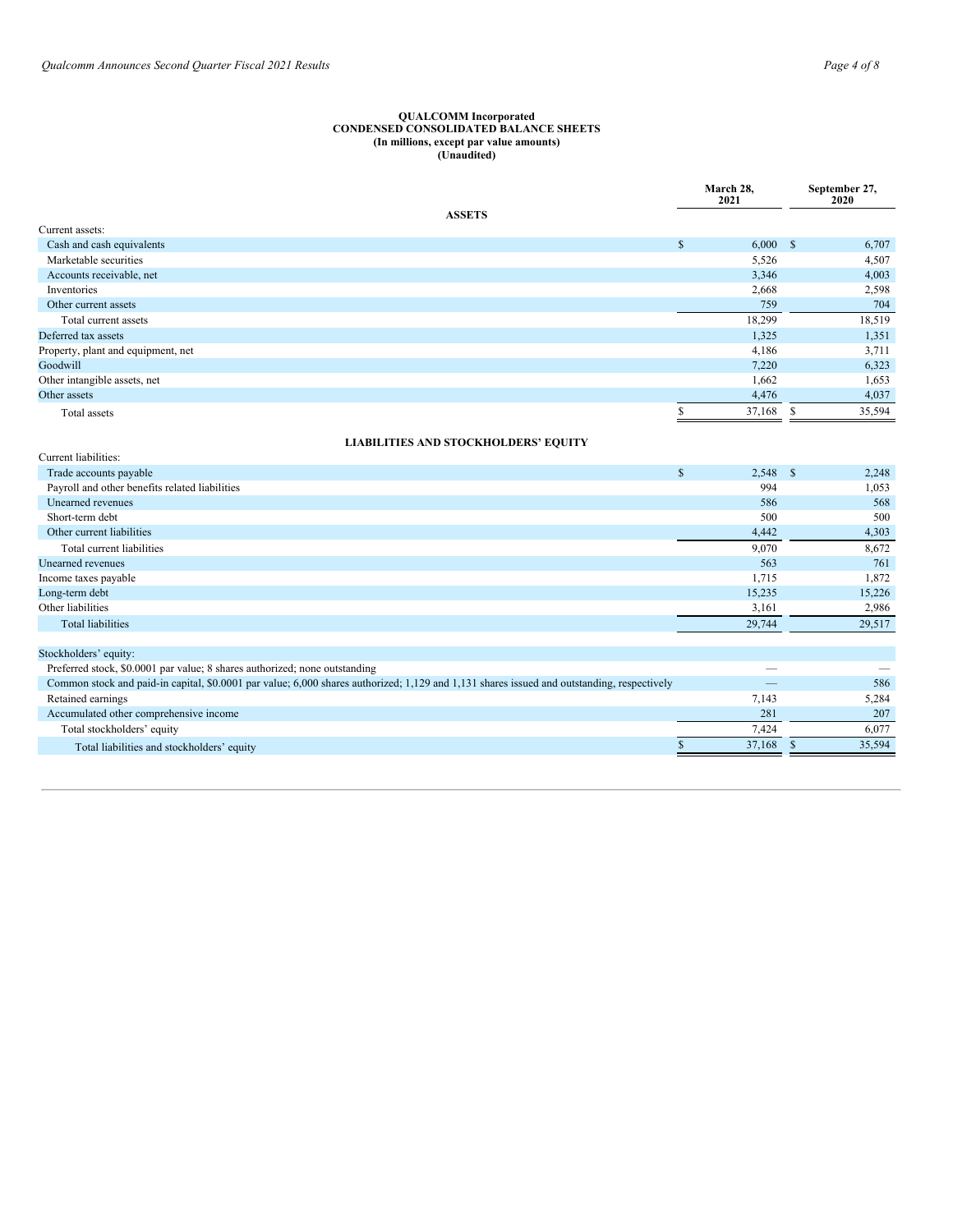#### **QUALCOMM Incorporated CONDENSED CONSOLIDATED STATEMENTS OF OPERATIONS (In millions, except per share data) (Unaudited)**

| <b>Three Months Ended</b> |                          |  |                   | <b>Six Months Ended</b> |                          |               |                   |
|---------------------------|--------------------------|--|-------------------|-------------------------|--------------------------|---------------|-------------------|
|                           | March 28,<br>2021        |  | March 29,<br>2020 |                         | March 28,<br>2021        |               | March 29,<br>2020 |
|                           |                          |  |                   |                         |                          |               |                   |
| $\mathbb{S}$              | 6,239                    |  | 4,050             | -S                      | 12,681                   | $\mathbb{S}$  | 7,583             |
|                           | 1,696                    |  | 1,166             |                         | 3,489                    |               | 2,709             |
|                           | 7,935                    |  | 5,216             |                         | 16,170                   |               | 10,292            |
|                           |                          |  |                   |                         |                          |               |                   |
|                           | 3,432                    |  | 2,297             |                         | 6.921                    |               | 4,410             |
|                           | 1,780                    |  | 1,468             |                         | 3,433                    |               | 2,873             |
|                           | 557                      |  | 483               |                         | 1,124                    |               | 1,011             |
|                           | $\overline{\phantom{0}}$ |  | (23)              |                         | $\overline{\phantom{a}}$ |               | (23)              |
|                           | 5,769                    |  | 4,225             |                         | 11.478                   |               | 8,271             |
|                           | 2,166                    |  | 991               |                         | 4,692                    |               | 2,021             |
|                           | (141)                    |  | (146)             |                         | (283)                    |               | (294)             |
|                           | 104                      |  | (247)             |                         | 323                      |               | (182)             |
|                           | 2,129                    |  | 598               |                         | 4,732                    |               | 1,545             |
|                           | (367)                    |  | (130)             |                         | (515)                    |               | (152)             |
|                           | 1,762                    |  | 468               | $\mathbb{S}$            | 4,217                    | <sup>\$</sup> | 1,393             |
|                           |                          |  |                   |                         |                          |               |                   |
|                           | 1.55                     |  | 0.41              |                         | 3.72                     |               | 1.22              |
|                           | 1.53                     |  | 0.41              |                         | 3.66                     |               | 1.21              |
|                           |                          |  |                   |                         |                          |               |                   |
|                           | 1,133                    |  | 1,139             |                         | 1,134                    |               | 1,142             |
|                           | 1,151                    |  | 1,151             |                         | 1,154                    |               | 1,155             |
|                           |                          |  |                   | -\$<br>\$               |                          |               |                   |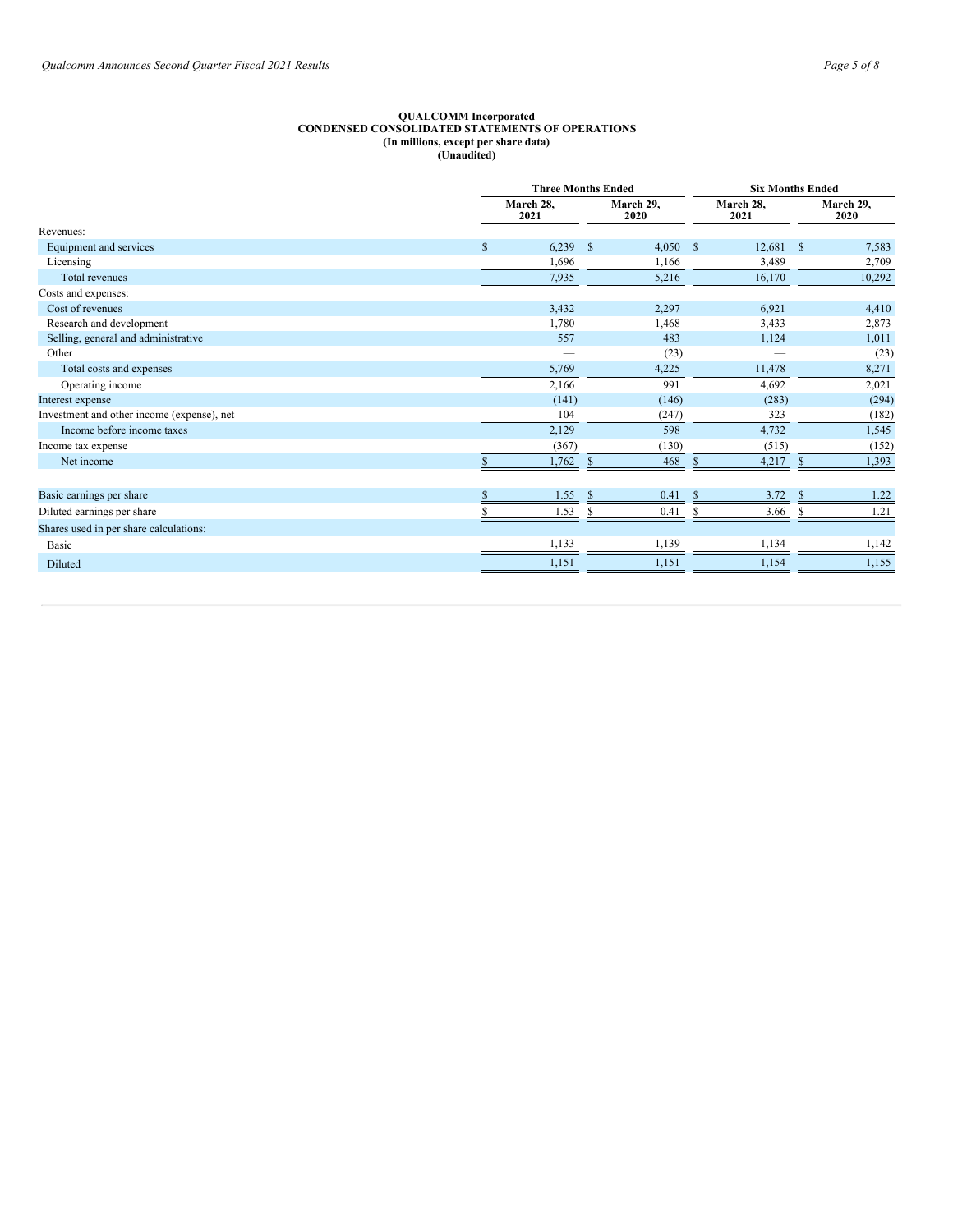#### **QUALCOMM Incorporated CONDENSED CONSOLIDATED STATEMENTS OF CASH FLOWS (In millions) (Unaudited)**

|                                                                                   | <b>Three Months Ended</b> | <b>Six Months Ended</b> |                       |                        |
|-----------------------------------------------------------------------------------|---------------------------|-------------------------|-----------------------|------------------------|
|                                                                                   | March 28,<br>2021         | March 29.<br>2020       | March 28,<br>2021     | March 29,<br>2020      |
| <b>Operating Activities:</b>                                                      |                           |                         |                       |                        |
| Net income                                                                        | \$<br>1,762               | 468<br>- \$             | 4,217<br><sup>S</sup> | 1,393<br>$\mathcal{S}$ |
| Adjustments to reconcile net income to net cash provided by operating activities: |                           |                         |                       |                        |
| Depreciation and amortization expense                                             | 387                       | 340                     | 751                   | 691                    |
| Income tax provision less than income tax payments                                | (288)                     | (219)                   | (235)                 | (350)                  |
| Share-based compensation expense                                                  | 422                       | 309                     | 814                   | 603                    |
| Net (gains) losses on marketable securities and other investments                 | (106)                     | 30                      | (301)                 | (49)                   |
| Impairment losses on other investments                                            | 15                        | 265                     | 16                    | 337                    |
| Other items, net                                                                  | (29)                      | (49)                    | (48)                  | (75)                   |
| Changes in assets and liabilities:                                                |                           |                         |                       |                        |
| Accounts receivable, net                                                          | 799                       | (345)                   | 658                   | (607)                  |
| <b>Inventories</b>                                                                | (122)                     | (280)                   | (60)                  | (297)                  |
| Other assets                                                                      | 37                        | 48                      | (60)                  | (71)                   |
| Trade accounts payable                                                            | 162                       | 359                     | 291                   | 755                    |
| Payroll, benefits and other liabilities                                           | (130)                     | 195                     | 148                   | 24                     |
| Unearned revenues                                                                 | $\overline{2}$            | (38)                    | (105)                 | (153)                  |
| Net cash provided by operating activities                                         | 2,911                     | 1.083                   | 6,086                 | 2,201                  |
| <b>Investing Activities:</b>                                                      |                           |                         |                       |                        |
| Capital expenditures                                                              | (483)                     | (345)                   | (952)                 | (641)                  |
| Purchases of debt and equity marketable securities                                | (1,944)                   | (1,312)                 | (4,192)               | (1,312)                |
| Proceeds from sales and maturities of debt and equity marketable securities       | 1,535                     | 127                     | 3,147                 | 256                    |
| Acquisitions and other investments, net of cash acquired                          | (1,098)                   | (53)                    | (1,236)               | (128)                  |
| Proceeds from other investments                                                   | 157                       | 33                      | 167                   | 33                     |
| Other items, net                                                                  |                           | (16)                    | 32                    | 23                     |
| Net cash used by investing activities                                             | (1, 832)                  | (1, 566)                | (3,034)               | (1,769)                |
| <b>Financing Activities:</b>                                                      |                           |                         |                       |                        |
| Proceeds from short-term debt                                                     | 760                       | 558                     | 1,579                 | 1,116                  |
| Repayment of short-term debt                                                      | (761)                     | (558)                   | (1,579)               | (1, 116)               |
| Proceeds from issuance of common stock                                            | 174                       | 151                     | 174                   | 174                    |
| Repurchases and retirements of common stock                                       | (1,521)                   | (1,578)                 | (1,965)               | (2,340)                |
| Dividends paid                                                                    | (734)                     | (705)                   | (1, 473)              | (1, 415)               |
| Payments of tax withholdings related to vesting of share-based awards             | (52)                      | (32)                    | (501)                 | (235)                  |
| Other items, net                                                                  | (9)                       | (45)                    | (23)                  | (52)                   |
| Net cash used by financing activities                                             | (2,143)                   | (2,209)                 | (3,788)               | (3,868)                |
| Effect of exchange rate changes on cash and cash equivalents                      | (12)                      | (14)                    | 29                    |                        |
| Net decrease in total cash and cash equivalents                                   | (1,076)                   | (2,706)                 | (707)                 | (3, 436)               |
| Total cash and cash equivalents at beginning of period                            | 7,076                     | 11,109                  | 6,707                 | 11,839                 |
| Total cash and cash equivalents at end of period                                  | \$<br>6,000               | $\mathsf{\$}$<br>8,403  | $\mathbb{S}$<br>6,000 | $\mathbb{S}$<br>8,403  |
|                                                                                   |                           |                         |                       |                        |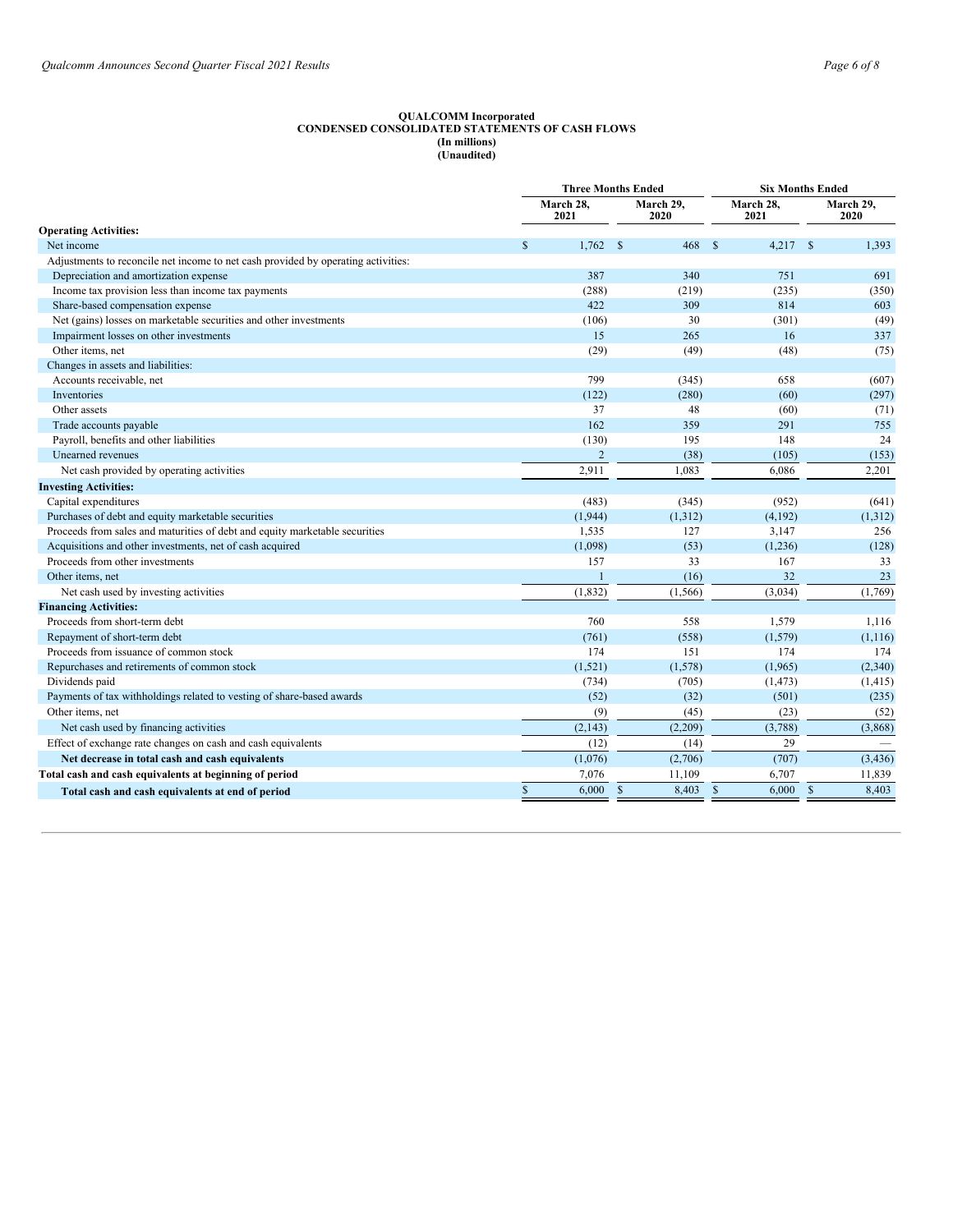# **Note Regarding Use of Non-GAAP Financial Measures**

The Non-GAAP financial measures presented herein should be considered in addition to, not as a substitute for or superior to, financial measures calculated in accordance with GAAP. In addition, "Non-GAAP" is not a term defined by GAAP, and as a result, our Non-GAAP financial measures might be different than similarly titled measures used by other companies. Reconciliations between GAAP and Non-GAAP financial measures are presented herein.

We use Non-GAAP financial information: (i) to evaluate, assess and benchmark our operating results on a consistent and comparable basis; (ii) to measure the performance and efficiency of our ongoing core operating businesses, including our QCT (Qualcomm CDMA Technologies) and QTL (Qualcomm Technology Licensing) segments; and (iii) to compare the performance and efficiency of these segments against competitors. Non-GAAP measurements used by us include revenues, cost of revenues, research and development (R&D) expenses, selling, general and administrative (SG&A) expenses, other income or expenses, operating income, interest expense, net investment and other income, income or earnings before income taxes, effective tax rate, net income and diluted earnings per share. We are able to assess what we believe is a more meaningful and comparable set of financial performance measures by using Non-GAAP information. In addition, the HR and Compensation Committee of the Board of Directors uses certain Non-GAAP financial measures in establishing portions of the performance-based incentive compensation programs for our executive officers. We present Non-GAAP financial information to provide greater transparency to investors with respect to our use of such information in financial and operational decision-making. This Non-GAAP financial information is also used by institutional investors and analysts in evaluating our business and assessing trends and future expectations.

Non-GAAP information excludes our QSI (Qualcomm Strategic Initiatives) segment and certain share-based compensation, acquisition-related items, tax items and other items. • QSI is excluded because we expect to exit our strategic investments in the foreseeable future, and the effects of fluctuations in the value of such investments and realized

- gains or losses are viewed as unrelated to our operational performance.
	- Share-based compensation expense primarily relates to restricted stock units. We believe that excluding non-cash share-based compensation from the Non-GAAP financial information allows us and investors to make additional comparisons of the operating activities of our ongoing core businesses over time and with respect to other companies. • Certain other items are excluded because we view such items as unrelated to the operating activities of our ongoing core businesses, as follows:
		- Acquisition-related items include amortization of acquisition-related intangible assets, substantially all of which relate to the amortization of technology-based intangible assets that is recorded in cost of revenues and will recur in future periods until the related intangible assets have been fully amortized. We view acquisition-related intangible assets as items arising from pre-acquisition activities determined at the time of an acquisition. Acquisition-related intangible assets contribute to revenue generation that has not been excluded from our Non-GAAP financial information. Acquisition-related items also include recognition of the step-up of inventories and property, plant and equipment to fair value and the related tax effects of acquisition-related items, as well as any effects from restructuring the ownership of such acquired assets. Additionally, we exclude third-party acquisition and integration services costs and costs related to temporary debt facilities and letters of credit executed prior to the close of an acquisition.
		- We exclude certain other items that we view as unrelated to our ongoing businesses, such as major restructuring and restructuring-related costs, goodwill and indefinite- and long-lived asset impairments and awards, settlements and/or damages arising from legal or regulatory matters. Beginning in the second quarter of fiscal 2020, we exclude gains and losses driven by the revaluation of our deferred compensation plan liabilities recognized in operating expenses and the offsetting gains and losses on the related plan assets recognized in investment and other income. Amounts prior to the second quarter of fiscal 2020, which were not material, continue to be included in Non-GAAP results.
		- Certain tax items that are unrelated to the fiscal year in which they are recorded are excluded in order to provide a clearer understanding of our ongoing Non-GAAP tax rate and after-tax earnings.